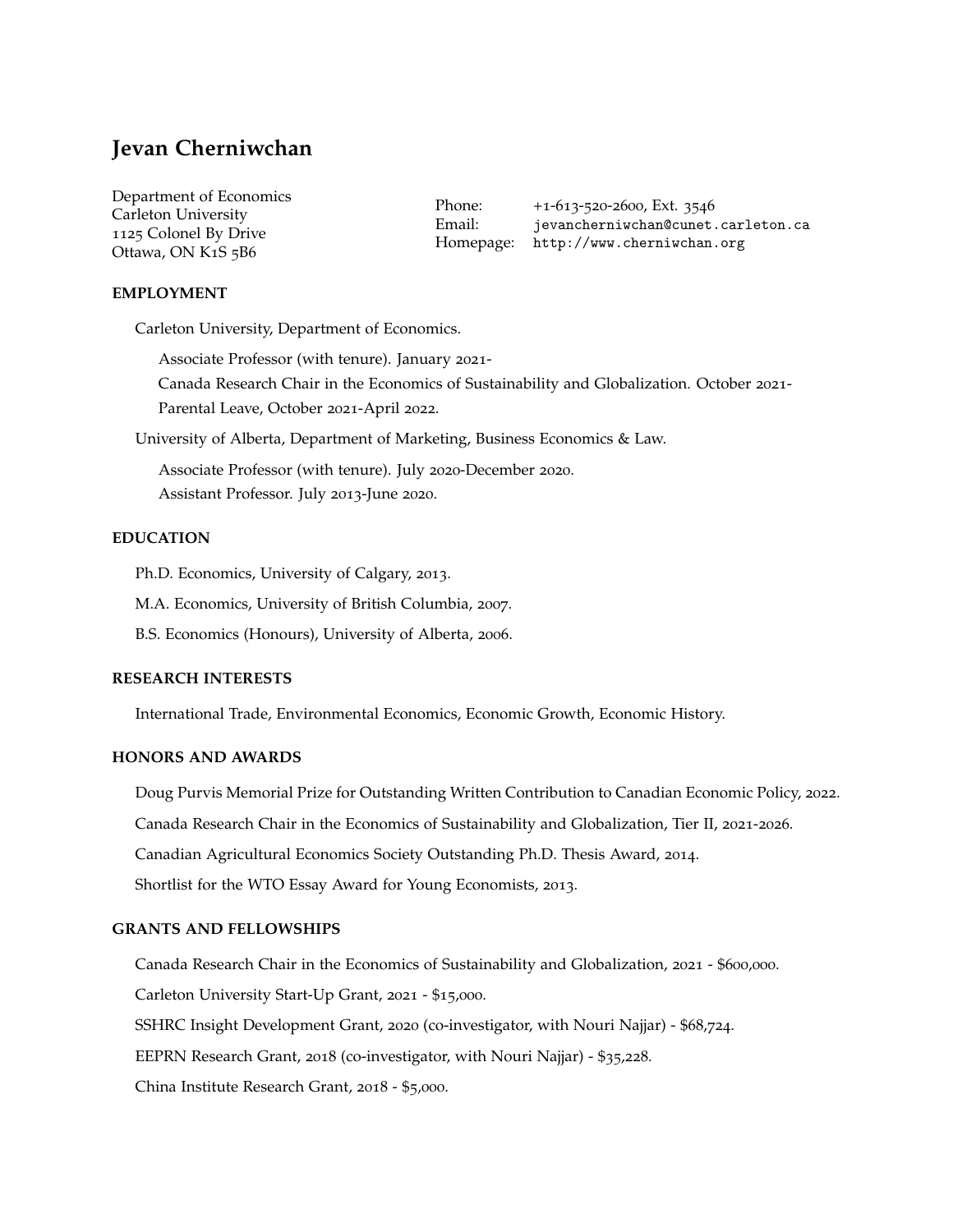Nova Faculty Fellowship, 2018 - \$15,000.

SSHRC Insight Grant, 2017 (co-investigator, with Brian R. Copeland and M. Scott Taylor) - \$111,509.

SSHRC Insight Development Grant, 2015 - \$34,099.

Nova Faculty Fellowship, 2015 - \$15,000.

EEPRN Research Grant, 2015 (with Nouri Najjar) - \$19,000.

CABREE Research Grant 2014 - \$7,500.

EEPRN Research Grant, 2013 (with Brian R. Copeland and M. Scott Taylor) - \$12,000.

University of Alberta Start-Up Grant, 2013-2015 - \$20,000.

# **PUBLICATIONS**

- 1. "Do Environmental Regulations Affect the Decision to Export?" with Nouri Najjar. *American Economic Journal: Economic Policy*, Vol. 14, No. 2, May 2022, 125-160.
- 2. "Environmental Regulations and the Clean-Up of Manufacturing: Plant-Level Evidence" with Nouri Najjar. *Review of Economics and Statistics*, Vol. 103, No. 3, July 2021, 476-491. (Winner of the 2022 Doug Purvis Memorial Prize)
- 3. "Maize and Precolonial Africa," with Juan Moreno-Cruz. *Journal of Development Economics*, Vol. 136, January 2019, 137-150.
- 4. "Trade and the Environment: New Methods, Measurements, and Results," with Brian R. Copeland and M. Scott Taylor, *Annual Review of Economics*, Vol. 9, August 2017, 59-85.
- 5. "Trade Liberalization and the Environment: Evidence From NAFTA and U.S. Manufacturing." *Journal of International Economics*, Vol. 105, March 2017, 130-149.
- 6. "Tariff Structure, Trade Expansion and Canadian Protectionism: 1870-1910," with Eugene Beaulieu, *Canadian Journal of Economics*, Vol. 47, No. 1, February 2014, 144-172.
- 7. "Economic Growth, Industrialization and the Environment," *Resource and Energy Economics*, Vol. 34, No. 4, November 2012, 442-467.

#### **WORKING PAPERS**

- 8. "Free Trade and the Formation of Environmental Policy: Evidence from US Legislative Votes," with Nouri Najjar.
- 9. "International Trade and the Environment: Three Remaining Empirical Challenges," with M. Scott Taylor, NBER Working Paper 30020.
- 10. "Intra-Industry Trade and the Environment," with Liang Chen.

#### **WORKS IN PROGRESS**

- 11. "From Macro to Micro: Decomposing Aggregate Trends with Sample Data," with Nouri Najjar.
- 12. "Is Free Trade Bad for Resources?" with M. Scott Taylor.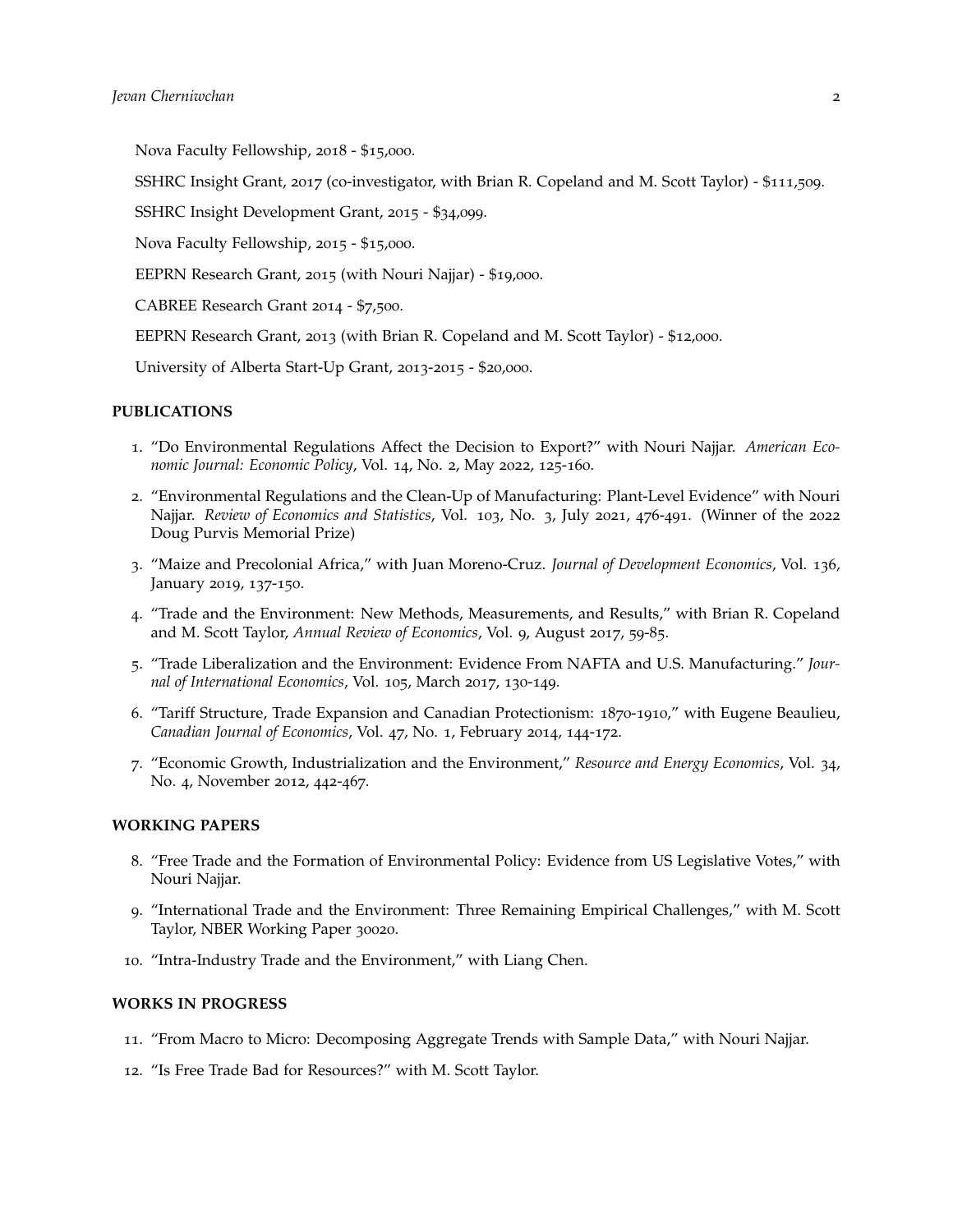# **PRESENTATIONS AND SEMINARS**

(\* denotes scheduled)

2022 - Nordic International Trade Seminars - Stavanger, Canadian Economic Association Meetings - Ottawa, NBER Summer Institute (EEE Egg-Timer)\*

2021 - Carleton University, Canadian Resource and Environmental Economics Association Annual Meeting - Virtual.

2020 - Carleton University.

2019 - Bank of Canada Workshop on Climate Change.

2018 - University of Alberta (REES), Canadian Economic Association Meetings - Montreal, Sixth World Congress of Environmental and Resource Economists - Gothenberg, Southern Economic Association Meetings - Washington, D.C.

2017 - Canadian Economic Association Meetings - Antigonish, Dynamics, Economic Growth and International Trade XXII - Paris, University of Leicester, European Trade Study Group Annual Conference - Florence, Canadian Resource and Environmental Economics Study Group Annual Conference - London.

2016 - Association of Environmental and Resource Economists Summer Conference - Colorado, European Association of Environmental and Resource Economists Summer Conference - Zurich, Canadian Resource and Environmental Economics Study Group Annual Conference - Banff.

2014 - University of Alberta, National Tsing Hua University, Canadian Economic Association Meetings - Vancouver, University of Calgary.

2013 - Empirical Investigations in International Trade - Virginia, University of Melbourne, University of Mannheim, University of California - Berkeley (ARE), University of Alberta, University of Maryland (AREC), University of Miami

2012 - Georgia Tech, University of Calgary, Camp Resources XIX, Canadian Economic Association Meetings - Calgary, 1st Canadian PhD Workshop in Environmental Economics - University of Ottawa

2011 - University of Calgary, Canadian Economic Association Meetings - Ottawa

2010 - The Fourth World Congress of Environmental and Resource Economists - Montreal, Canadian Economic Association Meetings - Quebec City, University of Calgary, Globalization and the Making of Canada: Canada's International Economic Linkages from the Fur Trade to the 21st Century - Workshop at the Center for International Governance Innovation, Waterloo

#### **EDITORIAL POSITIONS**

Editorial Advisor, *Canadian Journal of Economics*, 2020-2023

#### **REFEREEING**

*American Economic Review, American Economic Journal: Applied Economics, American Economic Journal: Economic Policy, American Journal of Agricultural Economics, Canadian Journal of Economics, Canadian Public Policy, Ecological Economics, Economica, Economic History Review, Economic Inquiry, Economic Journal, Environment and Development Economics, Environmental and Resource Economics, European Economic Review,*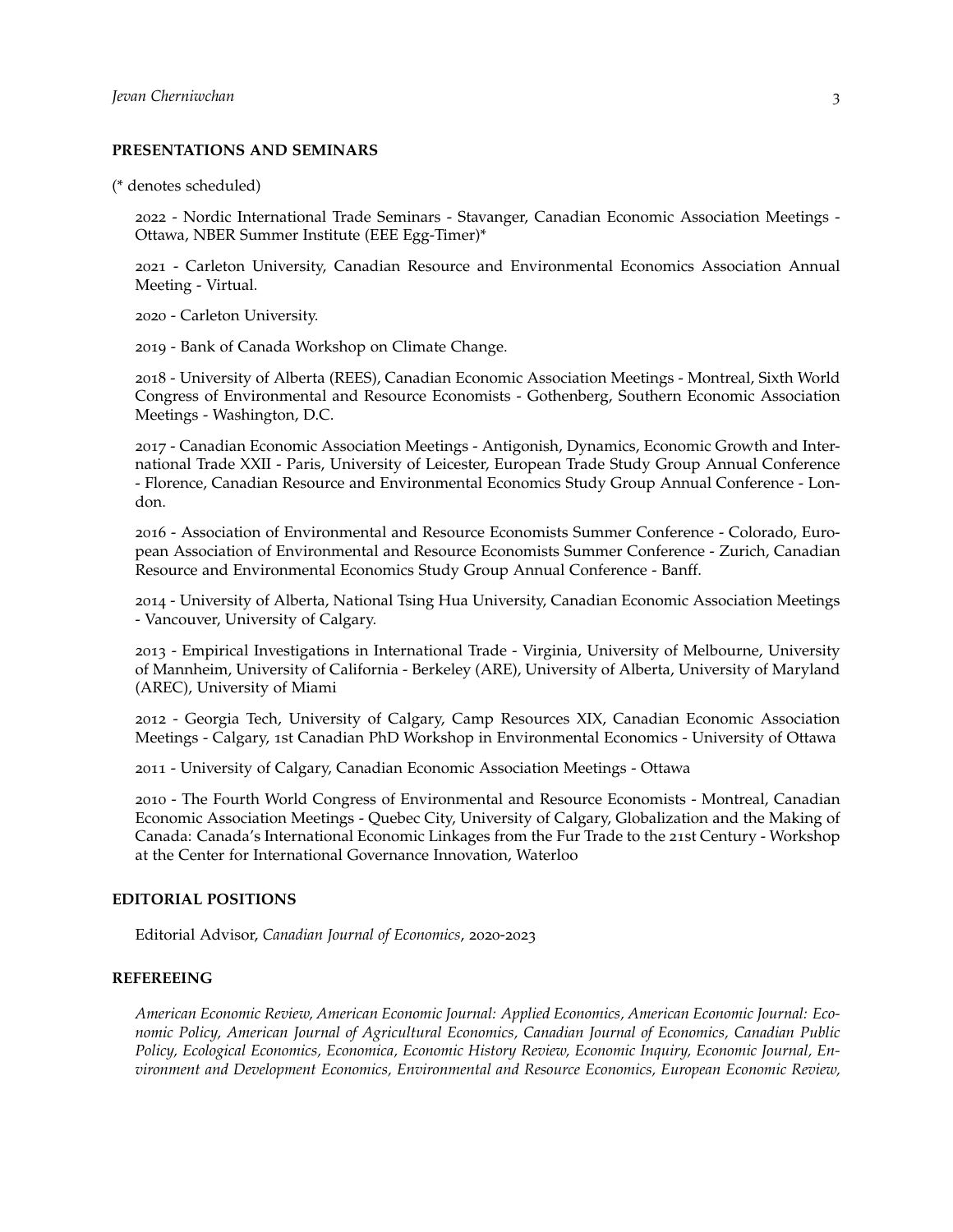*International Review of Economics and Finance, International Tax and Public Finance, Journal of the Association of Environmental and Resource Economists, Journal of Comparative Economics, Journal of Development Economics, Journal of Economic Growth, Journal of Economic Behavior and Organization, Journal of Economic Surveys, Journal of Environmental Economics and Management, Journal of International Economics, Journal of Public Economics, Journal of Urban Economics, Nature Communications, Nature Sustainability, Oxford Economic Papers, Quarterly Journal of Economics, Resource and Energy Economics, Review of Economic Studies, Review of Economics and Statistics, Review of International Economics*

# **GRANT REVIEW**

Swiss National Science Foundation, 2021.

Social Science and Humanities Research Council of Canada (Insight Development Grants), 2016.

# **TEACHING**

Carleton University:

Trade and the Environment (graduate), 2021.

University of Alberta:

Economic Foundations (MBA), 2018-2020.

Individual Research Project (undergraduate), 2019.

Business Economics (eMBA), 2018-2019

International Business (undergraduate), 2015-2018.

International Business (MBA), 2014.

University of Calgary:

International Trade (undergraduate), 2012.

The Global Trading System (undergraduate), 2010.

# **STUDENT ADVISING**

Thesis Examiner:

Chetan Sharma, Economics, University of Calgary, MA, 2019.

Ashley Sarauer, Rural Economy, University of Alberta, MSc, 2019.

Krisha Lim, Rural Economy, University of Alberta, MSc, 2015.

Krista Predy, Business Economics, University of Alberta, MBA, 2015.